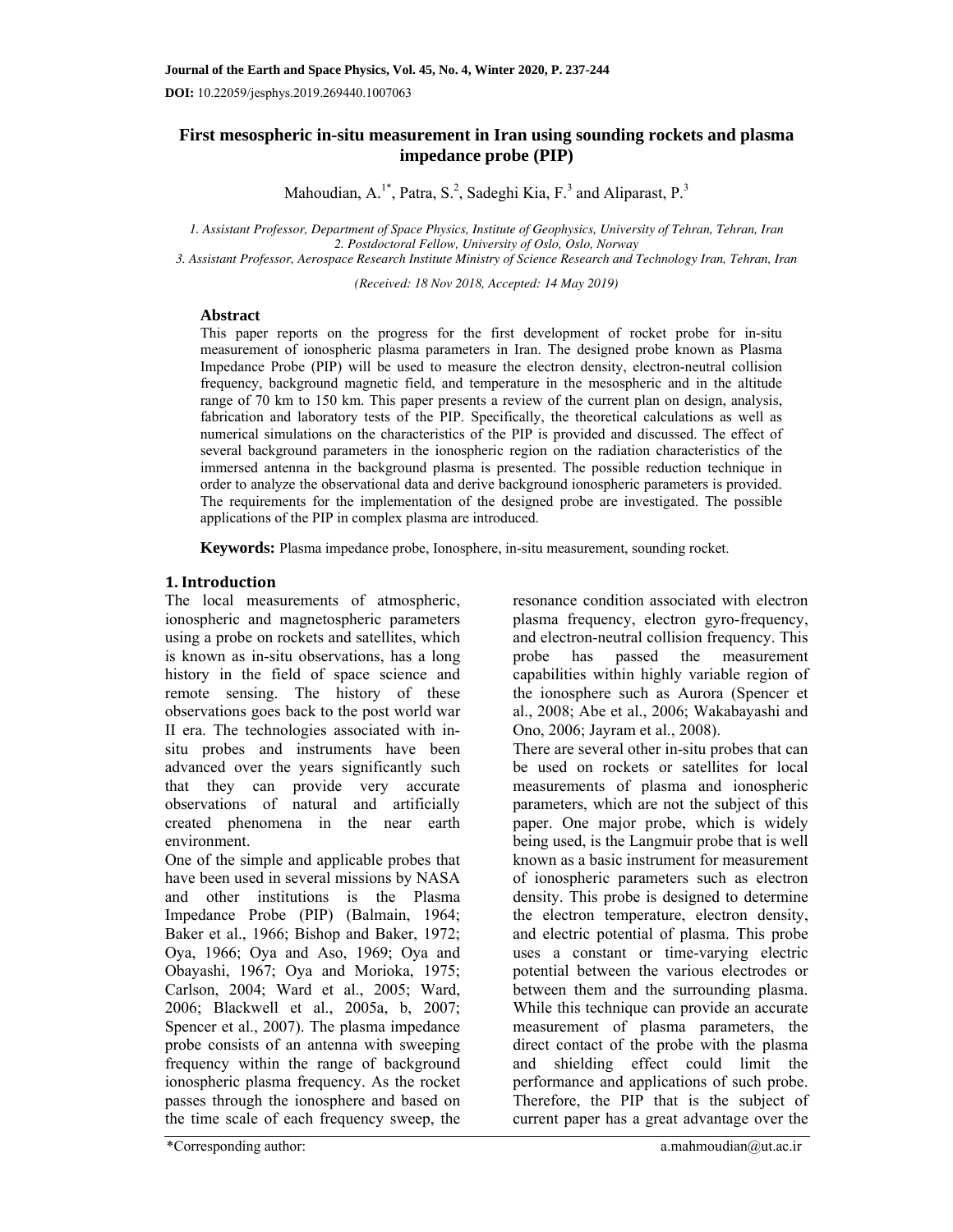common in-situ probes both on simplicity and flexibility aspects.

This paper presents the theoretical analysis of PIP with varying background ionospheric parameters. The capability assessment of this probe for measuring ionospheric parameters is investigated by varying background parameters. A complicated computational model is discussed and used for accurate determination of plasma parameters. A data reduction technique to analyze the measured parameters is presented. The planned laboratory experiments are also discussed.

### **2. Plasma Impedance Probe (PIP)**

The plasma impedance probe has received attention of the researchers for in-situ observations of the mesosphere and ionosphere. As discussed before, the main goal of the PIP is to measure the induced variation of the antenna input impedance, which is a result of changes in the background electron density, electron temperature, as well as orientation with respect to the background magnetic field.

These electrically short antennas in free space have a fundamental impedance of

$$
Z_{antenna} = \frac{-j}{\omega c_0} \tag{1}
$$

where  $\omega$  is the transmission frequency, and  $C_0$  is the characteristics capacitance of the antenna. The simplest approximation of the effect of plasma on an antenna is obtained by treating the plasma as a dielectric.

$$
\epsilon_r = \left(1 - \frac{\omega_p^2}{\omega^2}\right) \tag{2}
$$

In this expression, electron plasma frequency is  $\omega_p = n e^2 / \epsilon_0 m_e$ . Immersed antenna in plasma can be treated as a parallel plate capacitor filled with a dielectric

$$
C = \epsilon_r C_0 = \left(1 - \frac{\omega_p^2}{\omega^2}\right) C_0 \tag{3}
$$

If the plasma is modeled as a lossy dielectric, due to electron-neutral collisions  $(v_{en})$ , the relative permittivity becomes

$$
\varepsilon_r = 1 - \frac{\omega_p^2}{\omega^2 - j\omega v_{en}}\tag{4}
$$

In the case of lossy (collisional) plasma, the impedance of the antenna not only has a modified reactive component (X) of the impendence, but also adds a resistive

component (R). The plasma parameters such as electron density and collision frequency can be obtained from the following expressions.

$$
n_e = \frac{\omega^2 m_e \varepsilon_0}{q^2} \left[ \frac{\Delta X + \frac{\Delta R^2}{\Delta X}}{\Delta X + \frac{\Delta R^2}{\Delta X} + \frac{1}{\omega C_0}} \right]
$$
  

$$
v = \frac{\omega \frac{\Delta R}{\Delta X}}{1 + \omega C_0 \left( \Delta X + \frac{\Delta R^2}{\Delta X} \right)}
$$
(5)

Measuring the difference from a free space value results in

$$
\Delta Z = Z_{total} - Z_{free\ space} = \Delta R + j\Delta X \quad (6)
$$

## **3. Balmain Theoretical Model**

Balmain (1964) was the first to develop a relatively simple expression for an antenna in a magnetized plasma. For an antenna immersed in a cold, collisional magnetized plasma

$$
Z_{in} = \frac{1}{j\omega\pi\varepsilon_0 L'} \Big( \ln\frac{L'}{R'} - 1 \Big) \tag{7}
$$

For a short dipole in a plasma by only replacing the effective half length (L) and radius (R), The dielectric tensor contains essentially all of the information about the electromagnetic properties of a plasma.

$$
L' = L\sqrt{\epsilon_1 T} \tag{8}
$$

$$
R' = \frac{R}{2} \left( \frac{\epsilon_1 \sqrt{\epsilon_3}}{\sqrt{T}} + \sqrt{\epsilon_1 \epsilon_3} \right)
$$
(9)

$$
T = \epsilon_0 \sin^2 \theta + \epsilon_1 \cos^2 \theta \tag{10}
$$

where  $\theta$  denotes the incident angle of the DC magnetic field. The dielectric tensor for a cold, collisional, magnetized plasma

$$
\bar{\bar{\epsilon}_r} = \begin{pmatrix} \epsilon_1 & -j\epsilon_2 & 0 \\ j\epsilon_2 & \epsilon_1 & 0 \\ 0 & 0 & \epsilon_3 \end{pmatrix}
$$
 (11)

$$
\epsilon_1 = 1 - \frac{\omega_{pe}^2 (1 - j^{\nu}/\omega)}{\omega^2 (1 - j^{\nu}/\omega)^2 - \Omega_{ce}^2}
$$
 (12)

$$
\epsilon_2 = \frac{\omega_{pe}^2 \left(\Omega_{ce}/\omega\right)}{\omega^2 (1 - j^0/\omega)^2 - \Omega_{ce}^2}
$$
\n(13)

$$
\epsilon_3 = 1 - \frac{\omega_{pe}^2}{\omega^2 (1 - j^0/\omega)^2}
$$
 (14)

The theoretical results using the above-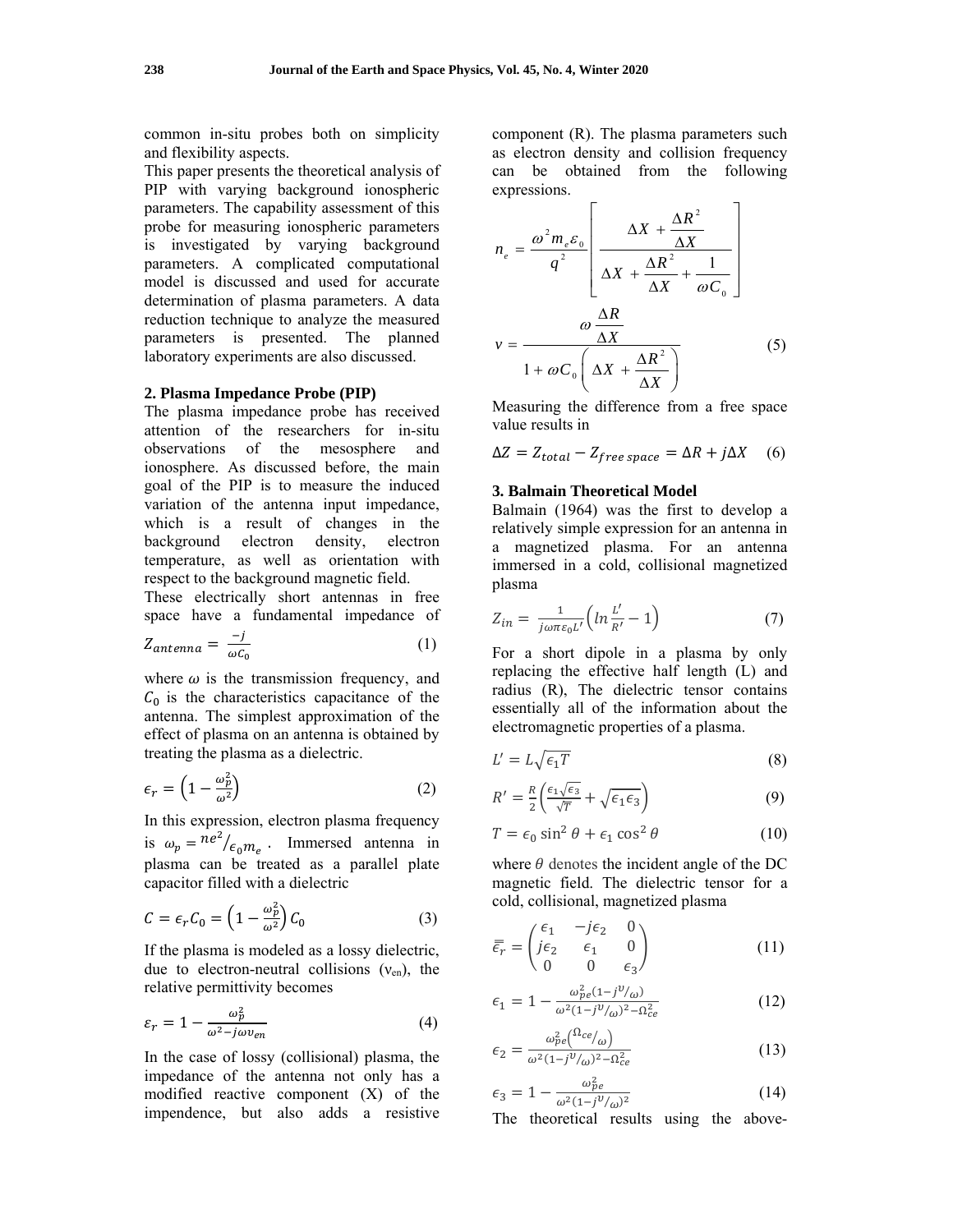menti ioned ex ionospheric conditions are shown in Figures 1 and 2. Specifically, the variation of electron neutral characteristic c impedance amplitude and phase versus frequency is shown in Figure 1. Figure 1 presents the effect of electron-neutral collision frequency ( $v_{en}$ ) on the input impedance characteristic curve. It should be noted that  $v_{en}$  is an important parameter in the E Earth's ionos sphere and can be used d to measure the neutral density. According to Figure 1, as the collision frequency increases the amplitude of the maximum and minimum amplitudes will be reduced. This effect can completely be differentiated from the abovementi ioned para spectrum of the antenna characteristic input impedance can be employed to determine the ionospheric plasma parameters with a good accuracy. The input impedance phase data in the frequency domain also validates this collision expressions on frequency on curve parameters. for various of antenna Therefore, the input the

effect.

As can be seen in Figure 2, while the minima associated with electron gyro-frequency remains at a fixed point, the maxima location will be shifted according to the upper-hybrid frequency. The peak of the maximum amplitude also becomes stron increasing the electron plasma frequency as the electron neutral collision frequency coefficient reduces. This is consistent with the theoretical results presented in Figure 1. On the other hand, with increasing electron gyro-frequency the minima location will be shifted to th he right as well as the electron plasma, whi ich provides s a great op portunity to discriminate the two effects. Another signature observed in the theoretical results is a peak in the spectrum of the input impedance associated with electron plasma frequency. This also provides a a unique opportunity to distinguish the effect of electron plasma frequency and electron neutral collision frequency. stronger by



Figure 1. Variation effect of electron density (electron plasma frequency) on antenna input impedance a) amplitude and b) phase using Balmain theoretical model associated with varying electron neutral collision frequency.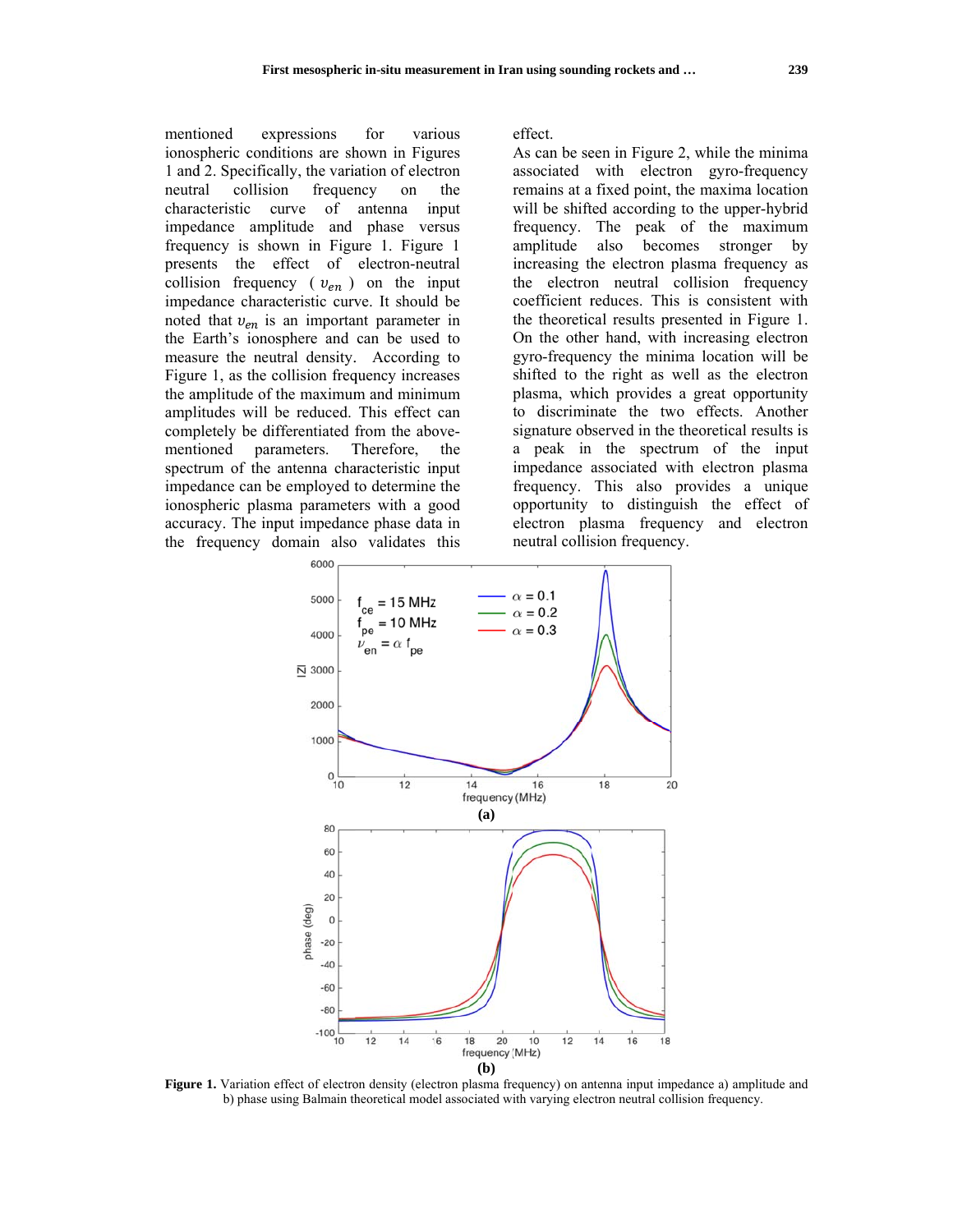

Figure 2. Variation effect of electron-neutral collision frequency on antenna input impedance a) amplitude and b) phase using Balmain theoretical model associated with varying electron plasma frequency.

## 4. Plasma-Fluid Computational Model

While Balmain theoretical model can provide a rough estimate on input impedance of the antenna, a sophisticated computational model to include the temporal behavior of antenna radiation characteristics in the presence of ionospheric plasma will be required. This will exact approach enhance the measurement of ionospheric parameters.

The computational model used in this study is based on the fluid-plasma combined with the Maxwell's equations. The multi ion species plasma is treated with continuity and momentum equations for the plasma density  $(n_s)$  and velocity  $(u_s)$ , respectively. The Maxwell's equations are solved to obtain the time variation of the electric field (E) and magnetic fields (B) generated by the antenna immersed in the plasma.  $v_{S\alpha}$  denotes the collision frequency between the two ion species, and  $U$  and  $m_s$  represents the velocity and mass for each ion species. As shown below, Equations  $(14)$ ,  $(15)$ , and  $(16)$  are the Maxwell's equation, which are used to determine the variation of electric field, magnetic field and plasma current densities, respectively. Equations (17) and (18) are the continuity and momentum expressions for plasma densities and velocities, respectively, and in the presence of external fields.

$$
\nabla \times E = -\frac{\partial B}{\partial t} \tag{14}
$$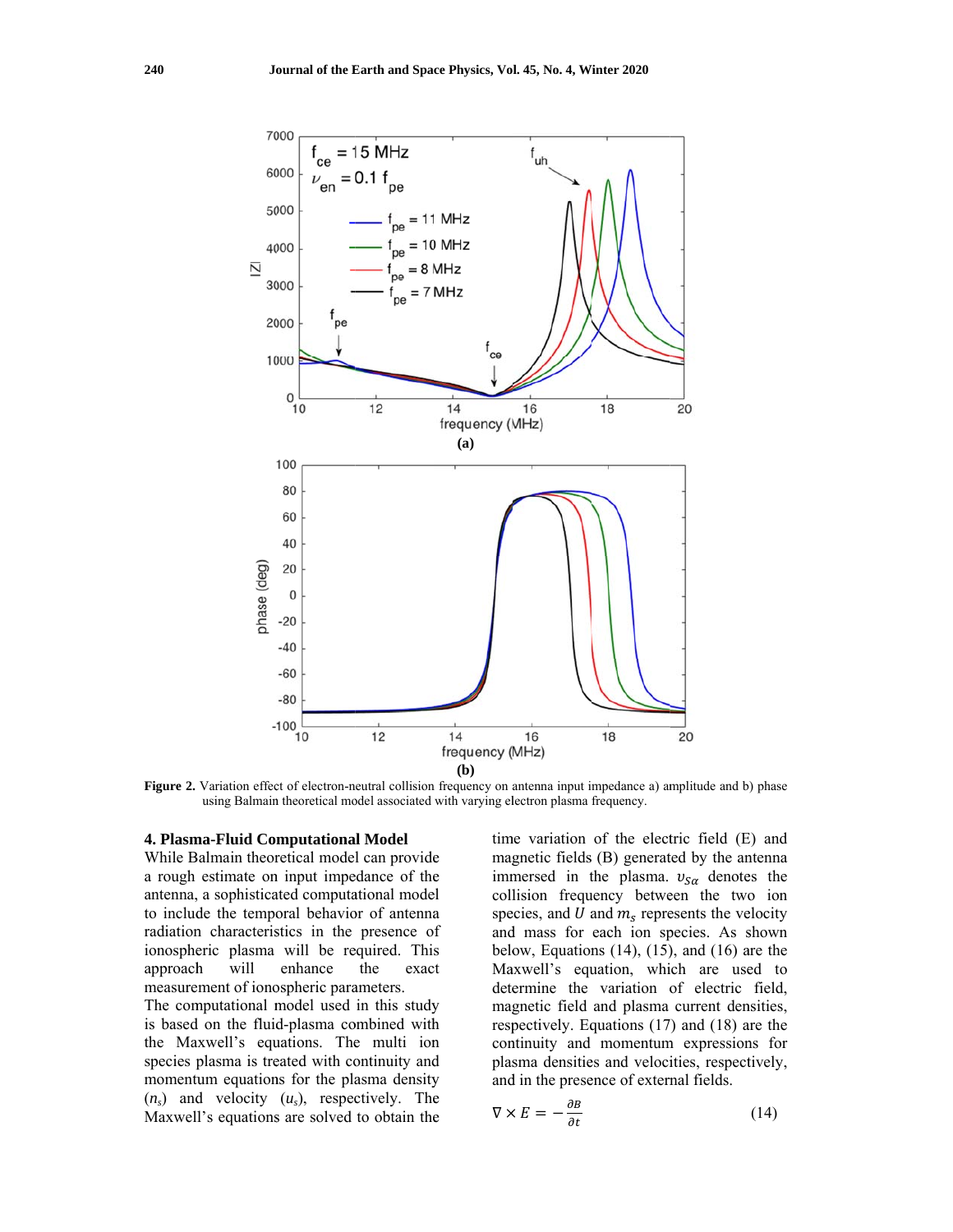$$
\nabla \times B = \epsilon \mu \frac{\partial E}{\partial t} + \mu J \tag{15}
$$

$$
J = \sum_{s} q_{s} n_{s} u_{s} \tag{16}
$$

$$
\frac{\partial n_s}{\partial t} + \nabla \cdot (n_s u_s) = P - L \tag{17}
$$

$$
m_s n_s \left(\frac{\partial u_s}{\partial t} + (u_s \cdot \nabla) u_s\right) =
$$
  
\n
$$
u_s q_s (E + u_s \times B) - \nabla P_s -
$$
  
\n
$$
m_s n_s \sum_{\alpha \neq s} v_{s\alpha} (u_s - u_\alpha)
$$
\n(18)

In order to investigate the input impedance characteristics as the transmission frequency varies, several frequencies should be considered to derive the response of the antenna parameters to the surrounding plasma. Therefore, the antenna response to the derivative of a Gaussian signal is calculated in the simulations to reduce the computational time. The simulated input impedance is then taken in to the spectrum domain to study the response versus frequency. The numerical results using the full computational model of an antenna radiating in the plasma environment is shown in Figure 3.

The figure represents the variation of antenna radiation characteristics including input impedance with varying background electron plasma temperature. According to this figure, it can be seen that electron temperature only starts to play a significant role for energies higher than 5eV that is much higher than the temperatures observed in the ionosphere  $(T_e)$  $<<$  1eV). Therefore, this probe is capable of determining the effect of high energy electrons. This would expand the applications of the probe to study the active geomagnetic condition in the upper Earth environment as well as the laboratory.



Figure 3. Impedance of a dipole antenna in a homogeneous plasma for different values of electron temperature as simulated by PF-FDTD.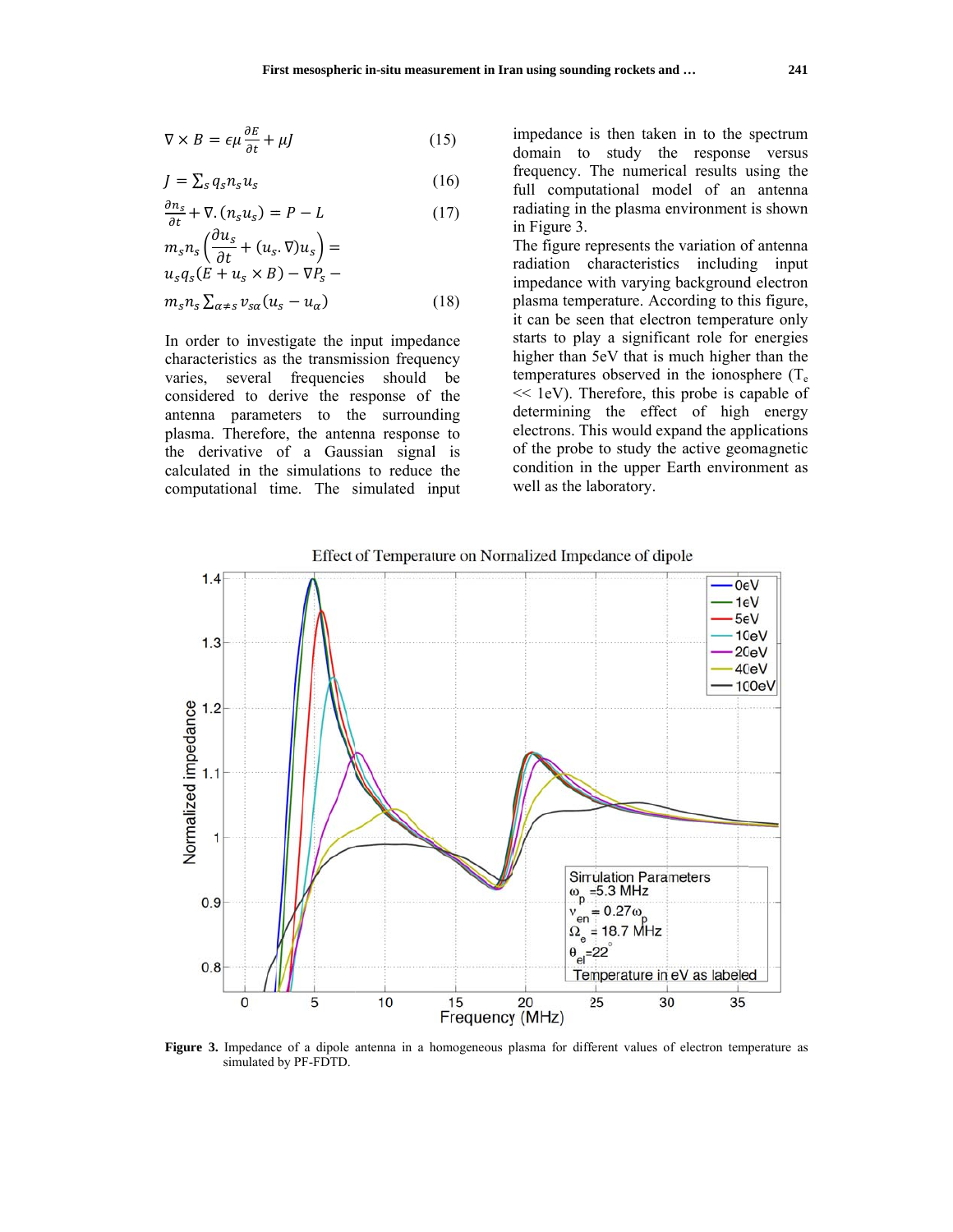#### **5. Data Reduction**

The data reduction technique is designed to measure local parameters of the ionosphere as the rocket passes through this region. This technique will use the observed input impedance and compares it with the theoretical model as well as the computational model in order to determine the altitude profile of electron density and electron neutral collision frequency. It should be noted that  $v_{en}$  is an important parameter to be used for calculating the background neutral density  $in$ the mesosphere. Considering the size of required calculations estimate ionospheric background  $\mathsf{to}$ parameters on each altitude section, the data reduction process will be done using the comparison of the observations with Balmain theoretical model. In this technique, the value of the input impedance including phase and amplitude versus frequency will be used

against the Balmain theoretical results in order to determine the possible range ionospheric parameters. Specifically, of the matching criterion of 1) the similarity of the slope input impedance curve versus frequency at frequencies higher than  $\omega_{uh}$ , 2) the entire curve behavior such as minima and maxima frequencies, and 3) a weighted combination of both will be considered in this study. Then, the estimated values of background plasma parameters through Balmain model will be imported to the computational model in order to determine the exact value of electron density, electron-neutral collision frequency, magnetic field strength and temperature at the corresponding altitude. It should be noted that similar matching criterion will considered for the comparison of be numerical results with the experimental observations.



Figure 4. Data reduction technique using the measured impedance data and comparison with the Balmain theoretical model and PF-FDTD model.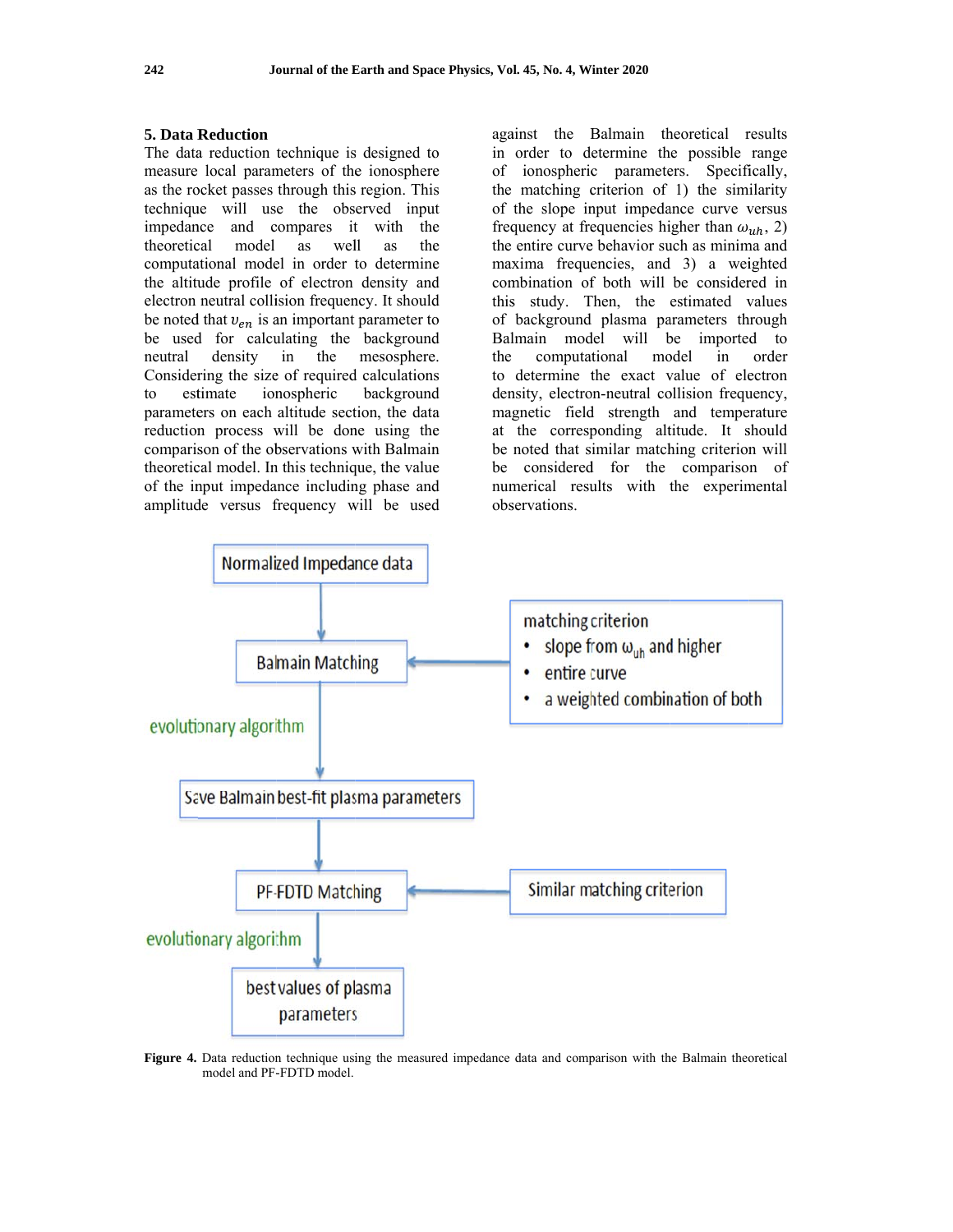### **6. Conclusion**

The theoretical and computational modeling of antenna radiation characteristics such as input impedance in the presence of plasma is investigated for the first upcoming in-situ mesospheric measurement using sounding rockets in Iran. The plasma impedance probe (PIP), an immersed antenna in plasma has been used for local measurements of plasma layer parameters such as plasma density, collision frequency, magnetic field strength and temperature in the near Earth environment.

The background ionospheric parameters will produce a clear signature on the characteristic impedance of antenna versus transmission frequency, which provides a measurement technique for in-situ measurements in the ionosphere using PIP on sounding rockets. It has been shown in this paper that the unique signature of electron-plasma frequency, gyrofrequency and electron-neutral collision frequency on the characteristic impedance of the antenna is distinguishable and can be employed to measure the background ionospheric parameters. A data reduction technique to be used in the actual experiment for measuring background ionospheric parameters is discussed. It has been shown that the best practical approach is to determine an estimated value of parameters using the comparison of Balmain theoretical results and observations. A detailed computational modeling will be used next for exact determination of background parameters.

As part of the pre-mission tests, laboratory experiments are planned to examine the performance of the electronic parts as well as the data reduction algorithm. Having access to magnetized plasma vacuum chamber for the laboratory experiments to verify the PIP observations is critical. There are several plasma laboratory facilities that suit well for the purpose of this study.

The electronics and other parts of the probe are under development. Altitude resolution and corresponding frequency sweep time are being decided. The authors of this paper are currently investigating the broader applications of the plasma impedance probe in complex plasma and in the presence of dust particles for the first time. This study is expected to be used to diagnose natural dust layers in the near Earth environment as well as the laboratory.

#### **References**

- Abe, T., Kurihara, J., Iwagami, N., Nozawa, S., Ogawa, Y., Fujii, R., Hayakawa, H. and Oyama, K.I., 2006, Dynamics and Energetics of the lower thermosphere in Aurora (DELTA)—Japanese sounding rocket campaign—, Earth Planets Space, 58, 1165–1171.
- Balmain, K. G., 1964, The impedance of a short dipole antenna in a magnetoplasma, IEEE Transactions on Antennas and Propagation, 12(5), 605–617.
- Baker, K. D., Despain, A. M. and Ulwick, J.C., 1966, Simultaneous comparison of RF probe techniques for determination of ionospheric electron density, Journal of Geophysical Research, 71(3), 935–944.
- Bishop, R. H. and Baker, K. D., 1972, Electron temperature and density determination from RF Impedance probe measurements in the lower ionosphere, Planetary and Space Science, 20, 997– 1013.
- Blackwell, D. D., Walker, D. N., Messer, S. J., and Amatucci, W. E., 2005a, Characteristic of the plasma impedance probe with constant bias, Physics of Plasmas, 12(093510).
- Blackwell, D. D., Walker, D. N. and Amatucci, W. E., 2005b, Measurement of absolute electron density with a plasma impedance probe, Review of Scientific Instruments, 76(023503).
- Blackwell, D. D., Walker, D. N., Messer, S. J. and Amatucci, W. E., 2007, Antenna impedance measurements in a magnetized plasma II Dipole antenna, Physics of Plasmas, 14(092106).
- Carlson, C. G., 2004, Next generation plasma frequency probe instrumentation technique, Master's thesis, Utah State University, Logan, UT.
- Jayram, M., Hamoui, M. E., Patra, S., Winstead, C. and Spencer, E., 2008, Fully Integrated electronics system for a plasma impedance probe. 22nd Annual AIAA/USU conference on small satellites.
- Oya, H., 1966, Study on boundary value problems of magneto-active plasma and their applications to space observation,